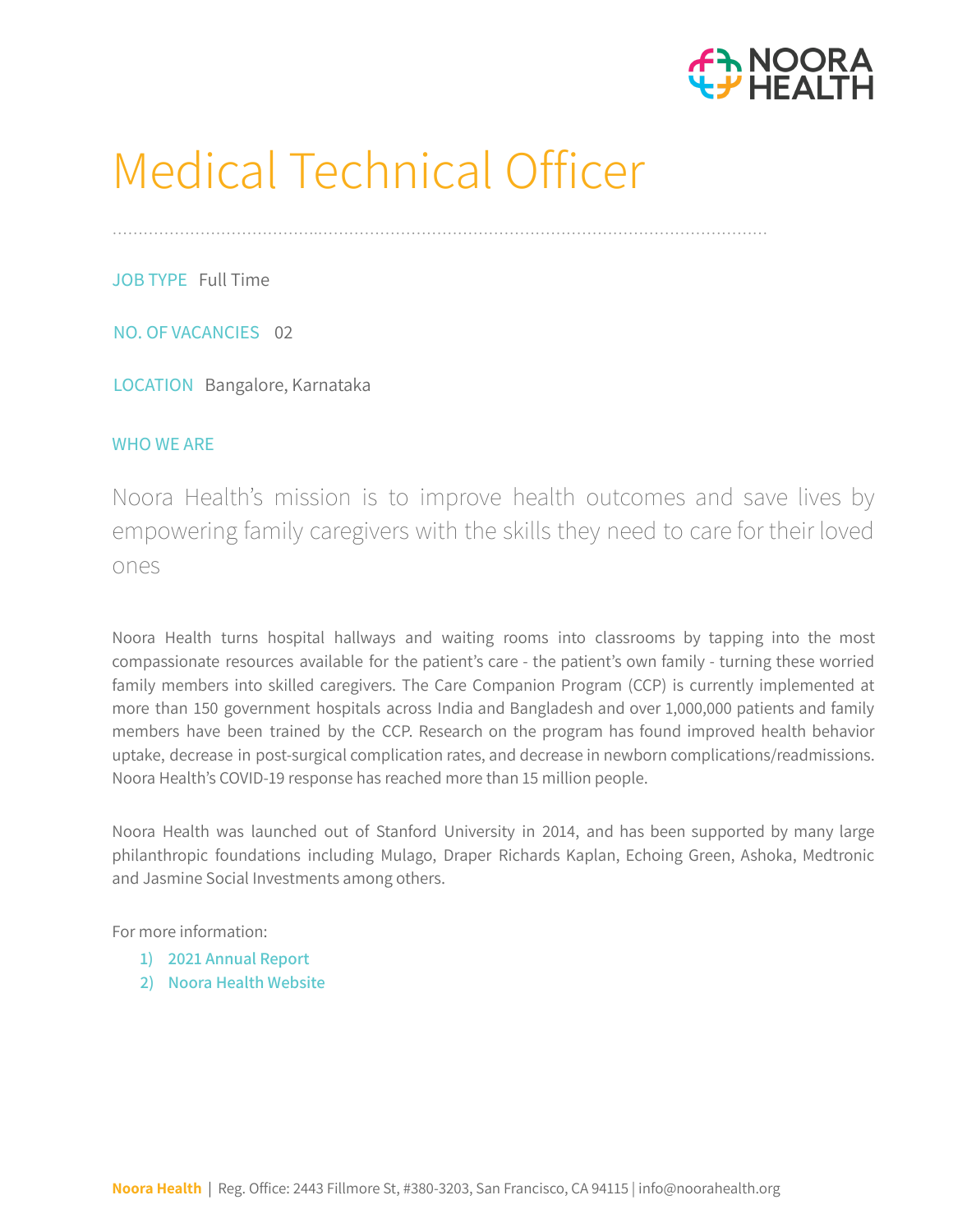

At Noora Health, we value diversity. Diversity includes but is not limited to gender identity, caste, religious practice, sexual orientation, ability, among many others. We encourage people from all backgrounds to apply for positions at Noora Health

### JOB DESCRIPTION

The Medical Technical Officer should be committed towards and passionate about public and community health and health education, and ready to join our dynamic team of creative designers, public health experts, and behavioral researchers in order to advance the Care Companion Program. Overall, the role will be focused on developing a health education curriculum based on government guidelines and local health practices and reviewing, and approving content for medical accuracy. This content may be used over mobile phone platforms, in-facility trainings, and many other formats that reach thousands of people daily.

#### **EXPECTATIONS**

- Owns the entire Medical Strategy and Production process for a particular medical condition area (we currently have programs in Maternal and Child Health, General Medical & Surgical, Tuberculosis, Oncology, Cardiology):
	- Keeps up-to-date with the latest guidelines, government priorities and research around health behaviours and practices
	- Visits hospitals and interacts with key stakeholders (nurses, doctors, patients and caregivers) to understand community perspective and challenges at the health systems level and how they can be addressed via the health education curriculum
	- Identifies the medical and behavioural health outcomes that are important for the program's success
	- Develops the Curriculum/Content structure based on Needs Finding insights and desk research (literature reviews, review of scientific and clinical guidelines)
	- Participates in strategic planning and project meetings with internal teams and partner organisations, as needed
- Medical Reviews:
	- Review documents for medical accuracy and "signs off" based on medical correctness
	- Support the Training and Research teams with medical reviews of tools and documents
- Content testing and revisions